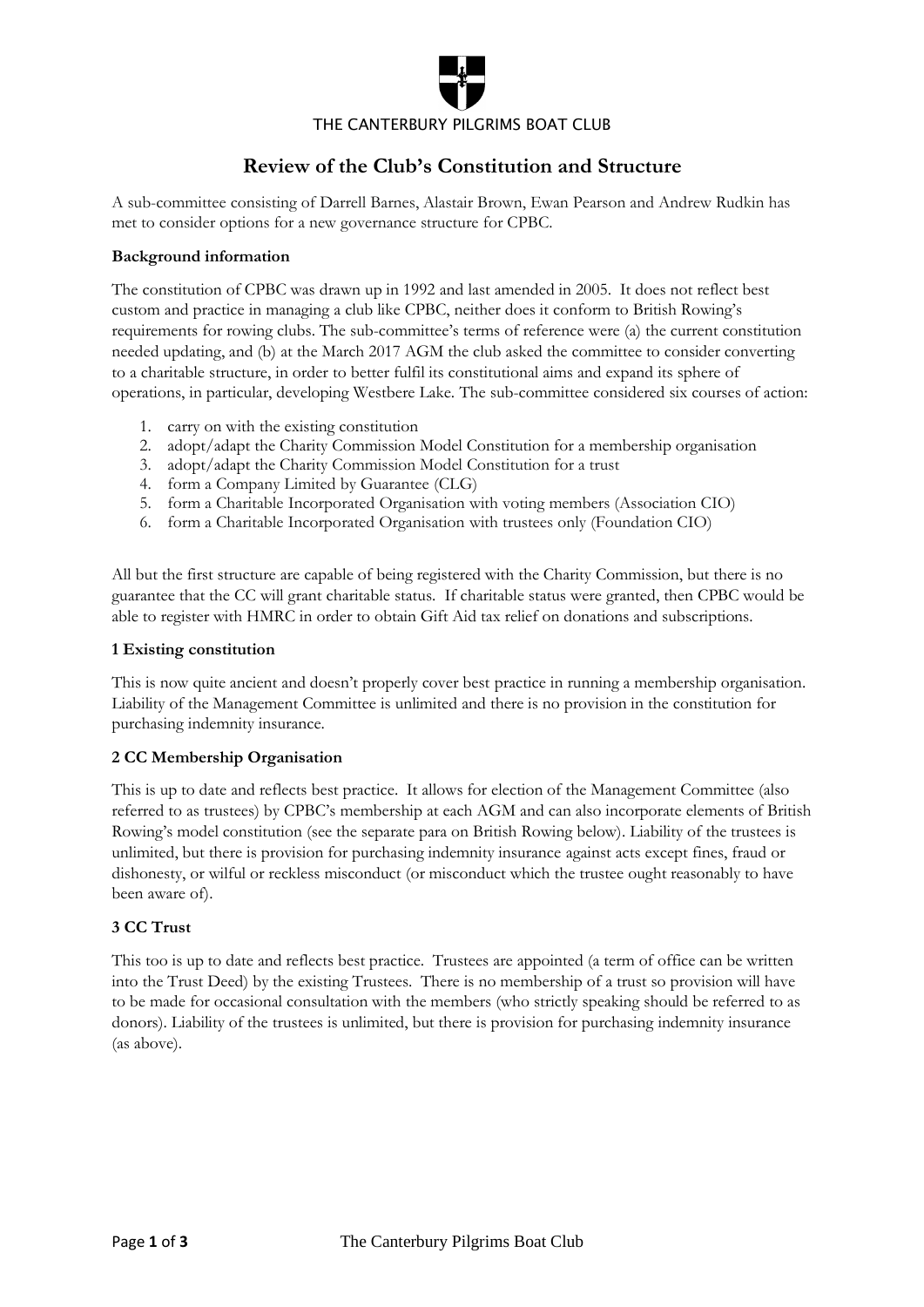

## **4 Company Limited by Guarantee (CLG)**

This is a long-established structure frequently adopted by membership organisations. This creates a separate legal entity with members being liable to pay the sum of  $f<sub>10</sub>$  (usually) to contribute towards the payment of debts and other administrative costs in the event of the company being wound up. The persons in charge of running the CLG are referred to as directors (not trustees, though they will be considered as trustees by the Charity Commission). Directors are appointed by the members at an AGM or by the existing directors (usually to fill a vacancy which might arise between AGMs). Directors are entitled to be indemnified out of the CLG's assets against negligence, default, breach of duty or breach of trust. Indemnity insurance may be purchased (as above).

### **5 Charitable Incorporated Organisation with Voting Members ("Association" CIO)**

This structure has become available since January 2013; it is similar in concept to the CC Model Constitution for a membership organisation (2 above) but has the advantage of being a separate legal entity. Members' liability to contribute towards dissolution costs is optional. Trustees (who retire in rotation) are elected by members at an AGM. Trustees are entitled to be indemnified out of the CIO's assets against negligence, default, breach of duty or breach of trust. Indemnity insurance may be purchased (as above).

### **6 Charitable Incorporated Organisation with Trustees only ("Foundation" CIO)**

This is similar in concept to the CC Model Constitution for a Trust (3 above) but has the advantage of being a separate legal entity. Members' liability to contribute towards dissolution costs is optional. There is no requirement to hold an AGM and Trustees (who retire in rotation) are appointed by the existing trustees. A class of non-voting membership may be created which would allow the voice of the ordinary members to be heard. Trustees are entitled to be indemnified out of the CIO's assets against negligence, default, breach of duty or breach of trust. Indemnity insurance may be purchased (as above).

### **Conclusion**

The sub-committee concluded that a motion should be laid before the forthcoming EGM that CPBC should apply to become a **Charitable Incorporated Organisation following the Association Model (structure 5 above)**. Should that application fail, the CPBC would apply to become a **Company Limited by Guarantee but without charitable status (structure 4 above).**

### **British Rowing**

Discussion (led by Andrew Rudkin) took place with British Rowing about how BR's rules, regulations and safeguarding policies might be incorporated into CPBC's new constitution in order to make it compliant. Some specific clauses in the constitution requiring the trustees of CPBC to be responsible for adhering to BR's policies, together with regulations which set out in more detail what those policies are and that they will be adopted by CPBC, would seem to be satisfactory.

### **Darrell Barnes and Ewan Pearson**

15th August 2017